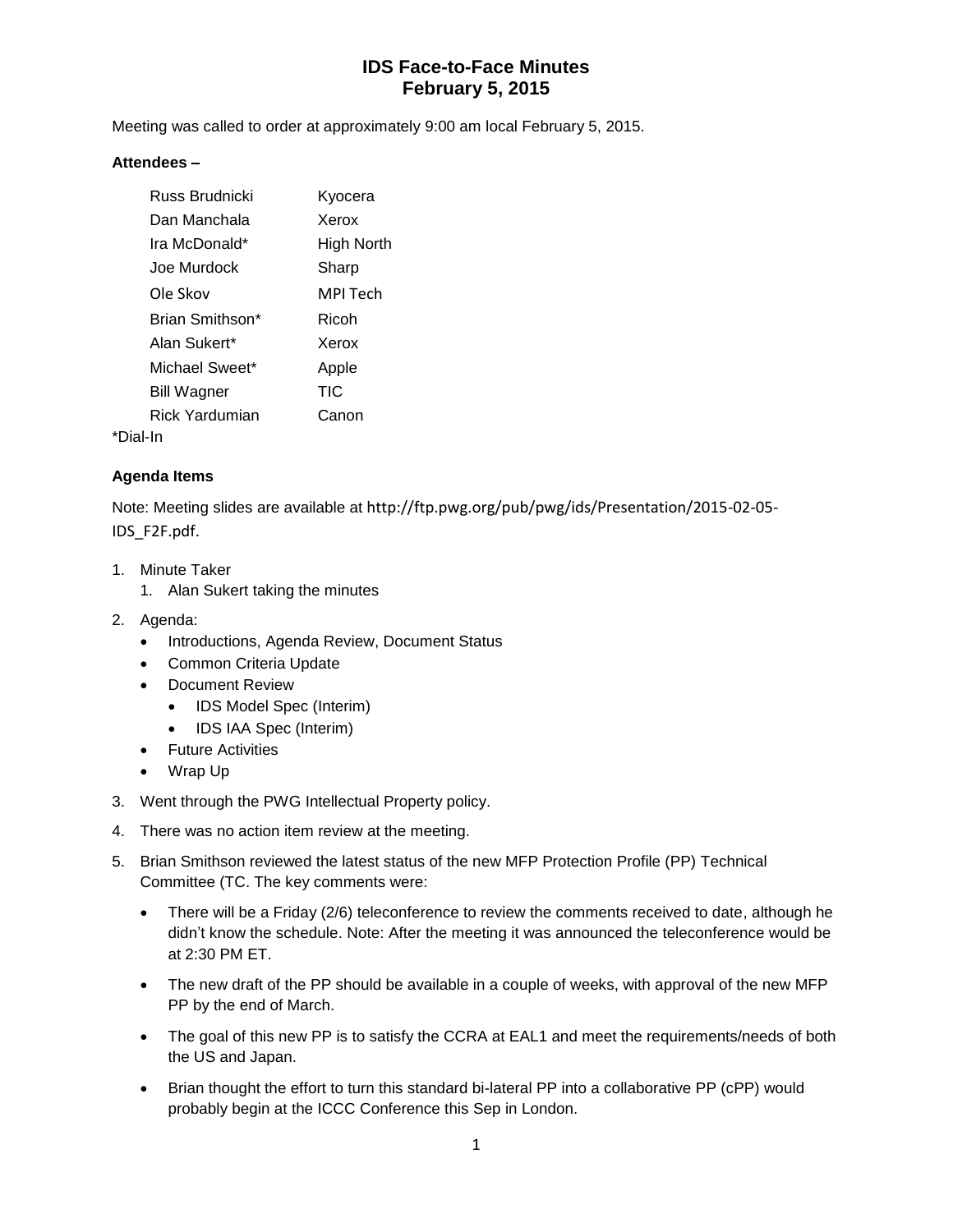## **IDS Face-to-Face Minutes February 5, 2015**

- 6. Document Review
	- **IDS-Model spec for review was available at**  $f(p://ftp.pwg.org/pub/pwg/ids/wd/wd-ids-model10-$ [20150202-rev.pdf](ftp://ftp.pwg.org/pub/pwg/ids/wd/wd-ids-model10-20150202-rev.pdf). Joe indicated this was a revision to address comments from the last F2F, to fill in missing text and to update all the diagrams.

Review Comments presented at the meeting were:

- a. Line 11: In the title change the designation of this spec to 'ISS-Model'.
- b. Line 397: Revise the definition of 'Delegated Resource' to be in an active voice something like "…delegated access to a different actor…"
- c. Line 416: List RFC2817 in the references in Section 10.
- d. In Section 2.2 add the definitions of the terms Actor, User, System User, System Administrator, Client Device, System, Service, Imaging Device, Imaging System, Imaging Service, Imaging Job, Imaging Document and Imaging Resource. You can also define these terms using forward referencing.
- e. General: Capitalize the terms Actor, service, job, etc. when necessary throughout the document.
- f. Line 532: 'Services' should be 'Imaging Services'.
- g. In either this spec of in the IA&A spec add a discussion on biometric authentication.
- h. Line 569: Revise the discussion in Section 4.1.3 to be more understandable.
- i. Line 577-578: Revise this sentence to read "This validation is performed by a local or external Authorization Service."
- j. Line 591: 'Imaging Device' should be 'Client Device'.
- k. In the definition of RemoteUser in Table 1, 'Service' should be 'Imaging Service'.
- l. General: In Table 1 define the various user definitions as "An Actor who…"
- m. Line 646: In Table 5 go back to using the term 'Imaging Device' instead of 'Imaging System'.
- n. Line 796: Change '…it is necessary to be able to…' to read '…it is necessary to…'
- o. Line 803: Revise Section 6.1 and its subsections per the discussions at the meeting to address system service bindings, etc.
- p. Line 851: Revise Section 6.1.2.2 per the discussions at the meeting.
- IDS-AAA spec for review was available at [ftp://ftp.pwg.org/pub/pwg/ids/wd/wd-ids-iaa10-](ftp://ftp.pwg.org/pub/pwg/ids/wd/wd-ids-iaa10-20150201-rev.pdf) [20150201-rev.pdf](ftp://ftp.pwg.org/pub/pwg/ids/wd/wd-ids-iaa10-20150201-rev.pdf). Joe indicated this was a revision to address comments from the last F2F.

Review Comments presented at the meeting were:

- a. Line 230: SSDI should be SSID.
- b. Line 234: Sync the text in Section 3.1 with any changes made to the corresponding section in the ISS-Model Spec per this meeting.
- c. General: Fill in the missing sections such as Sections 4.2, 4.3 and 5.1.1-5.1.6.
- d. Line 304: Change 'User' to 'Actor'.